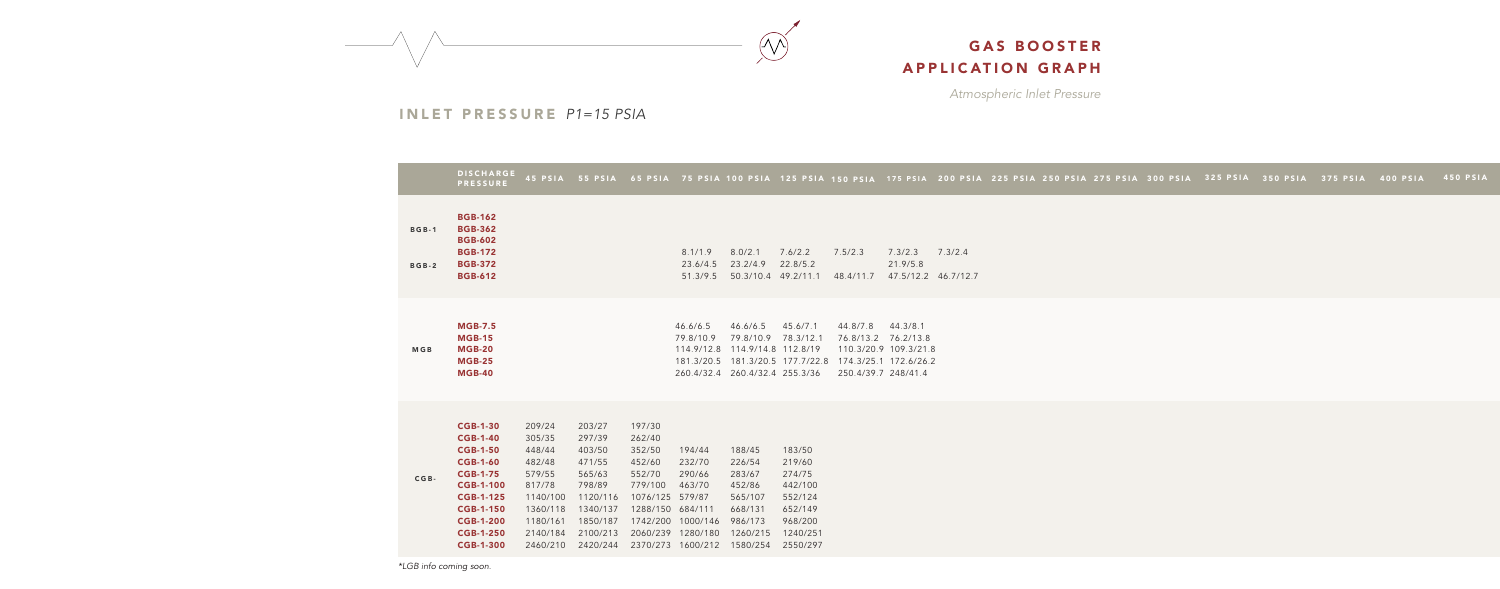*Atmospheric Inlet Pressure*



### INLET PRESSURE *P1=25 PSIA*

|                              | <b>DISCHARGE</b><br><b>PRESSURE</b>                                                                                                                     | 45 PSIA | <b>55 PSIA</b> |                                                                                  | 65 PSIA 75 PSIA 100 PSIA 125 PSIA 150 PSIA 175 PSIA 200 PSIA 225 PSIA 250 PSIA 275 PSIA 300 PSIA                               |                              |                                 |                                                                                   |                      |                                   |                                             |                      |                                   |
|------------------------------|---------------------------------------------------------------------------------------------------------------------------------------------------------|---------|----------------|----------------------------------------------------------------------------------|--------------------------------------------------------------------------------------------------------------------------------|------------------------------|---------------------------------|-----------------------------------------------------------------------------------|----------------------|-----------------------------------|---------------------------------------------|----------------------|-----------------------------------|
| <b>BGB-1</b><br><b>BGB-2</b> | <b>BGB-162</b><br><b>BGB-362</b><br><b>BGB-602</b><br><b>BGB-172</b><br><b>BGB-372</b><br><b>BGB-612</b>                                                |         |                | 28.4/3.2<br>60.8/6.3<br>100.1/11.2<br>13.8/2.1<br>40/4.9<br>87.1/10.6            | 26.2/3.7<br>56.3/7.3<br>88.6/12.5 77.6/13.1<br>13.5/2.4<br>39.6/5.6<br>86.0/12.0 84.8/13.2                                     | 52/8.0<br>13.4/2.5<br>39/6.1 | 13.1/2.7<br>83.8/14.1           | 13.0/2.8<br>38.2/7.0<br>82.8/15.0 81.8/15.7                                       | 12.8/2.9<br>37.7/7.3 | 12.5/3.0<br>37.3/7.6<br>80.8/16.3 | 12.4/3.1<br>36.9/7.9<br>79.9/16.9 78.9/17.5 | 12.2/3.2<br>36.4/8.2 | 12.1/3.3<br>36.0/8.4<br>78.0/18.0 |
| <b>MGB</b>                   | <b>MGB-7.5</b><br><b>MGB-15</b><br><b>MGB-20</b><br><b>MGB-25</b><br><b>MGB-40</b>                                                                      |         |                | 46.6/6.5<br>79.8/10.9<br>114.9/12.8                                              | 46.6/6.5<br>79.8/10.9 78.3/12.1<br>114.9/14.8 112.8/19<br>181.3/20.5  181.3/20.5  177.7/22.8<br>260.4/32.4 260.4/32.4 255.3/36 | 45.6/7.1                     | 44.8/7.8<br>250.4/39.7 248/41.4 | 44.3/8.1<br>76.8/13.2 76.2/13.8<br>110.3/20.9 109.3/21.8<br>174.3/25.1 172.6/26.2 |                      |                                   |                                             |                      |                                   |
| $CGB -$                      | <b>CGB-1-30</b><br><b>CGB-1-40</b><br><b>CGB-1-50</b><br><b>CGB-1-60</b><br><b>CGB-1-75</b><br><b>CGB-1-100</b><br><b>CGB-1-125</b><br><b>CGB-1-150</b> |         |                | 155/26<br>242/33<br>336/45<br>399/51<br>511/59<br>776/78<br>1039/106<br>1180/117 | 135/30<br>216/39<br>279/50<br>347/60<br>470/71<br>730/96<br>940/125<br>1112/144                                                |                              |                                 |                                                                                   |                      |                                   |                                             |                      |                                   |

*\*LGB info coming soon.*

225 PSIA 250 PSIA 275 PSIA 300 PSIA 325 PSIA 350 PSIA 375 PSIA 400 PSIA 450 PSIA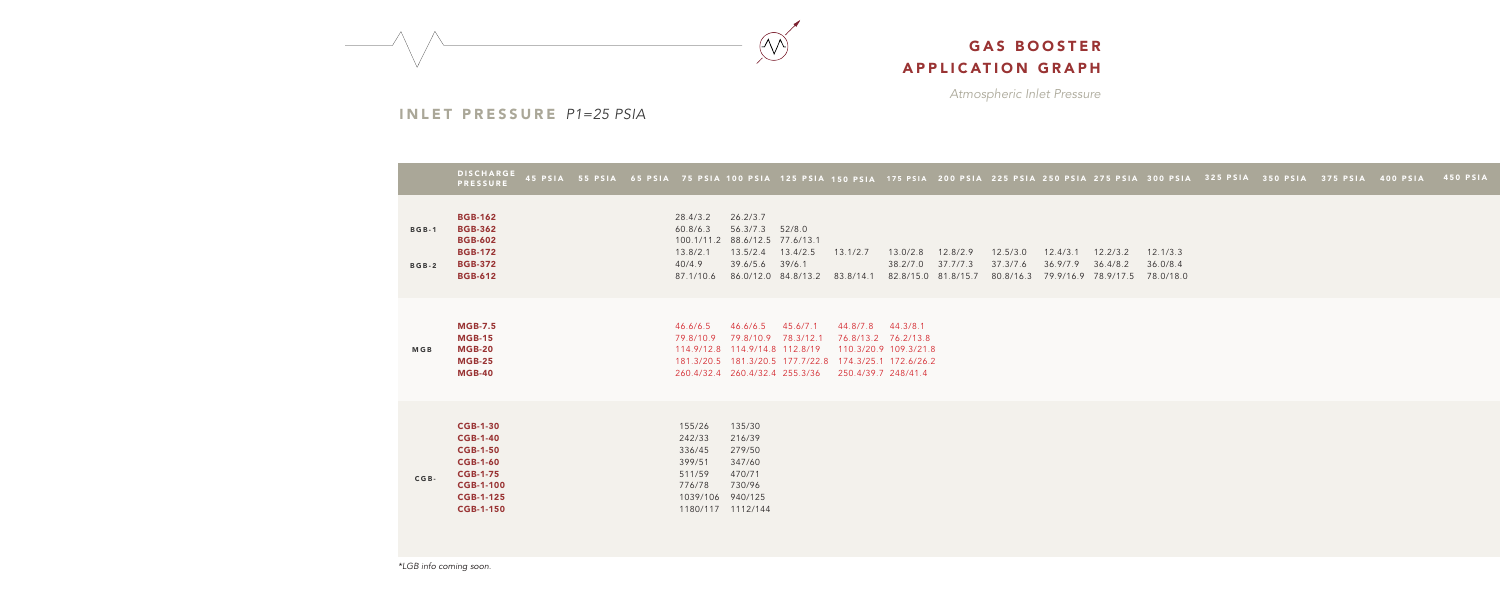*Atmospheric Inlet Pressure*



### INLET PRESSURE *P1=35 PSIA*

|                              | <b>DISCHARGE</b><br><b>PRESSURE</b>                                                                                                  |  |                                                                         |                                                                                                                                                                   |                                                                         |                      |                                                                                 |                      |                      |                      |                      |                                                                                                                                       |                       | 45 PSIA 55 PSIA 65 PSIA 75 PSIA 100 PSIA 125 PSIA 150 PSIA 175 PSIA 200 PSIA 225 PSIA 250 PSIA 275 PSIA 300 PSIA 325 PSIA 350 PSIA 375 PSI |            |
|------------------------------|--------------------------------------------------------------------------------------------------------------------------------------|--|-------------------------------------------------------------------------|-------------------------------------------------------------------------------------------------------------------------------------------------------------------|-------------------------------------------------------------------------|----------------------|---------------------------------------------------------------------------------|----------------------|----------------------|----------------------|----------------------|---------------------------------------------------------------------------------------------------------------------------------------|-----------------------|--------------------------------------------------------------------------------------------------------------------------------------------|------------|
| <b>BGB-1</b><br><b>BGB-2</b> | <b>BGB-162</b><br><b>BGB-362</b><br><b>BGB-602</b><br><b>BGB-172</b><br><b>BGB-372</b><br><b>BGB-612</b>                             |  | 42.3/3.3<br>90.4/6.3                                                    | 40.0/4.0<br>85.68/7.8<br>154.4/11.6 142.0/13.8<br>19.3/2.5<br>56.2/5.9                                                                                            | 81.1/8.9<br>130.2/15.3 118.7/16.3 107.6/16.8<br>19.1/2.8<br>55.6/6.7    | 76.7/9.8<br>18.9/3.0 | 72.3/10.4<br>18.6/3.2<br>54.4/7.8                                               | 18.4/3.3<br>54.0/8.3 | 18.1/3.4<br>53.4/8.7 | 18.0/3.6<br>53.0/9.1 | 17.9/3.7<br>52.6/9.4 | 17.6/3.8<br>52.1/9.7<br>121.7/12.9 120.7/14.4 119.5/15.7 118.4/16.9 117.2/17.8 116.1/18.7 115.1/19.5 114.0/20.3 113.0/20.9 112.0/21.6 | 17.4/3.9<br>51.7/10.0 | 17.1/4.0<br>17.3/4.0<br>51.3/1.3<br>11.2/22.1                                                                                              | 110.2/22.7 |
| <b>MGB</b>                   | <b>MGB-7.5</b><br><b>MGB-15</b><br><b>MGB-20</b><br><b>MGB-25</b><br><b>MGB-40</b>                                                   |  | 46.6/6.5<br>79.8/10.9                                                   | 46.6/6.5<br>79.8/10.9 78.3/12.1<br>114.9/12.8 114.9/14.8 112.8/19<br>181.3/20.5  181.3/20.5  177.7/22.8  174.3/25.1  172.6/26.2<br>260.4/32.4 260.4/32.4 255.3/36 | 45.6/7.1                                                                | 44.8/7.8             | 44.3/8.1<br>76.8/13.2 76.2/13.8<br>110.3/20.9 109.3/21.8<br>250.4/39.7 248/41.4 |                      |                      |                      |                      |                                                                                                                                       |                       |                                                                                                                                            |            |
| $CGB -$                      | <b>CGB-1-30</b><br><b>CGB-1-40</b><br><b>CGB-1-60</b><br><b>CGB-1-75</b><br><b>CGB-1-100</b><br><b>CGB-1-125</b><br><b>CGB-1-150</b> |  | 240/26<br>347/30<br>513/48<br>766/56<br>1141/74<br>1527/101<br>1736/111 | 220/30<br>319/38<br>477/55<br>724/73<br>1095/98<br>1378/124<br>1667/146                                                                                           | 172/30<br>265/40<br>414/60<br>596/75<br>890/100<br>1104/125<br>1362/150 |                      |                                                                                 |                      |                      |                      |                      |                                                                                                                                       |                       |                                                                                                                                            |            |

225 PSIA 250 PSIA 275 PSIA 300 PSIA 325 PSIA 350 PSIA 375 PSIA 400 PSIA 450 PSIA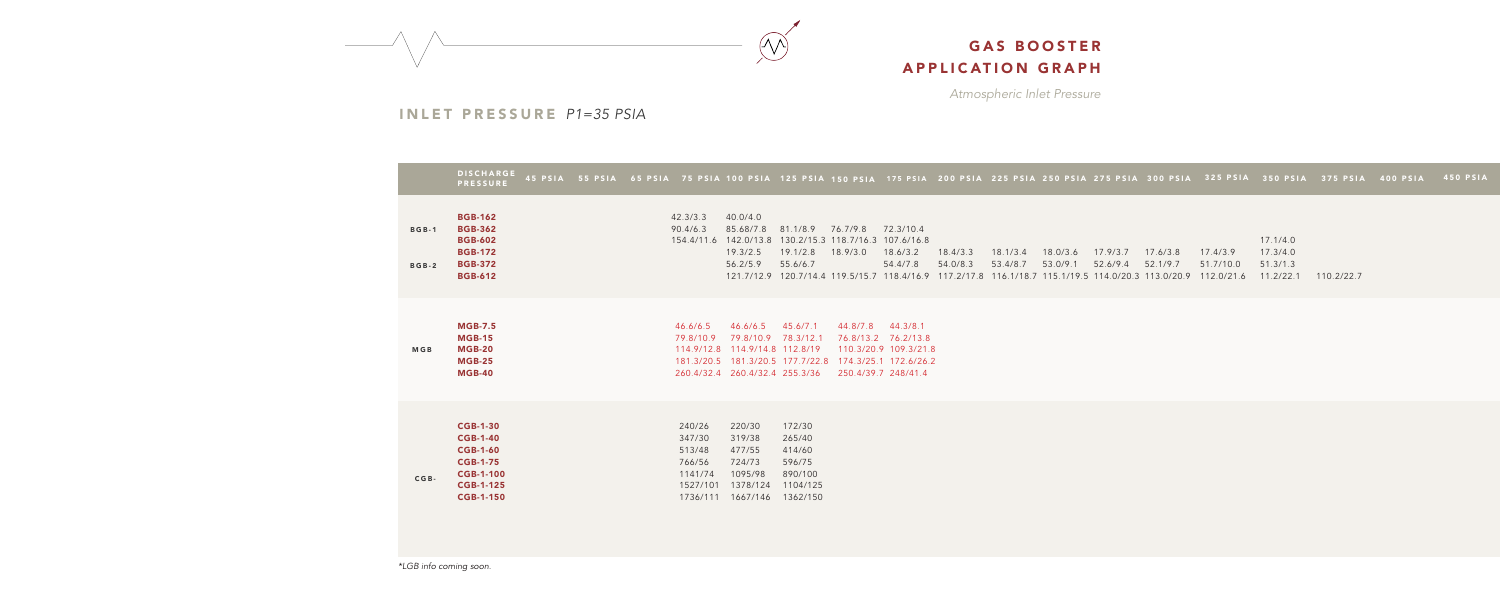*Atmospheric Inlet Pressure*



### INLET PRESSURE *P1=45 PSIA*

|                              | <b>DISCHARGE</b><br><b>PRESSURE</b>                                                                      |                                                                                                            |                                                                                                       |                                                                                          | 45 PSIA 55 PSIA 65 PSIA 75 PSIA 100 PSIA 125 PSIA 150 PSIA 175 PSIA 200 PSIA 225 PSIA 250 PSIA 275 PSIA 300 PSIA 325 PSIA 350 PSIA 375 PSIA 400 PSIA                      |                                                          |                                                                                | 450 PSIA             |
|------------------------------|----------------------------------------------------------------------------------------------------------|------------------------------------------------------------------------------------------------------------|-------------------------------------------------------------------------------------------------------|------------------------------------------------------------------------------------------|---------------------------------------------------------------------------------------------------------------------------------------------------------------------------|----------------------------------------------------------|--------------------------------------------------------------------------------|----------------------|
| <b>BGB-1</b><br><b>BGB-2</b> | <b>BGB-162</b><br><b>BGB-362</b><br><b>BGB-602</b><br><b>BGB-172</b><br><b>BGB-372</b><br><b>BGB-612</b> | 56.4/3.2 54.0/4.1<br>120.5/5.9  115.5/7.8  110.6/9.3                                                       | 209.5/11.0 196.4/14.1 183.9/16.4 171.8/18.0 160.0/19.2 148.5/20.0<br>24.9/2.9<br>24.6/3.2<br>72.0/7.0 | 105.8/10.5 101.2/11.4<br>24.3/3.4<br>24.0/3.6<br>70.4/8.9<br>70.9/8.4                    | 23.9/9.8<br>23.6/3.9<br>23.5/4.1<br>69.8/9.5<br>69.3/9.9<br>156.2/15.2 155.4/16.8 154.1/18.2 152.9/19.4 151.8/20.5 150.6/21.5 149.5/22.5 148.3/23.3 147.3/24.1 146.3/24.8 | 23.2/4.2<br>23.0/4.3<br>68.8/10.4 68.3/10.8<br>67.8/11.1 | 22.7/4.5<br>22.5/4.6<br>22.9/4.4<br>67.4/11.5<br>66.5/12.1<br>145.3/25.5 144.3 | 22.2/4.8<br>21.7/5.0 |
| <b>MGB</b>                   | <b>MGB-7.5</b><br><b>MGB-15</b><br><b>MGB-20</b><br><b>MGB-25</b><br><b>MGB-40</b>                       | 46.6/6.5<br>46.6/6.5<br>79.8/10.9<br>114.9/12.8 114.9/14.8 112.8/19<br>260.4/32.4 260.4/32.4 255.3/36      | 45.6/7.1<br>79.8/10.9 78.3/12.1<br>181.3/20.5  181.3/20.5  177.7/22.8  174.3/25.1  172.6/26.2         | 44.8/7.8 44.3/8.1<br>76.8/13.2 76.2/13.8<br>110.3/20.9 109.3/21.8<br>250.4/39.7 248/41.4 |                                                                                                                                                                           |                                                          |                                                                                |                      |
| $CGB -$                      | <b>CGB-1-60</b><br><b>CGB-1-75</b><br><b>CGB-1-100</b><br><b>CGB-1-125</b><br><b>CGB-1-150</b>           | 612/31.8<br>581/44<br>820/44<br>778/61<br>1239/88<br>1292/62<br>2017/89<br>1884/123<br>2292/97<br>2222/141 | 549/54<br>735/74<br>1094/100<br>1480/125<br>1824/150                                                  |                                                                                          |                                                                                                                                                                           |                                                          |                                                                                |                      |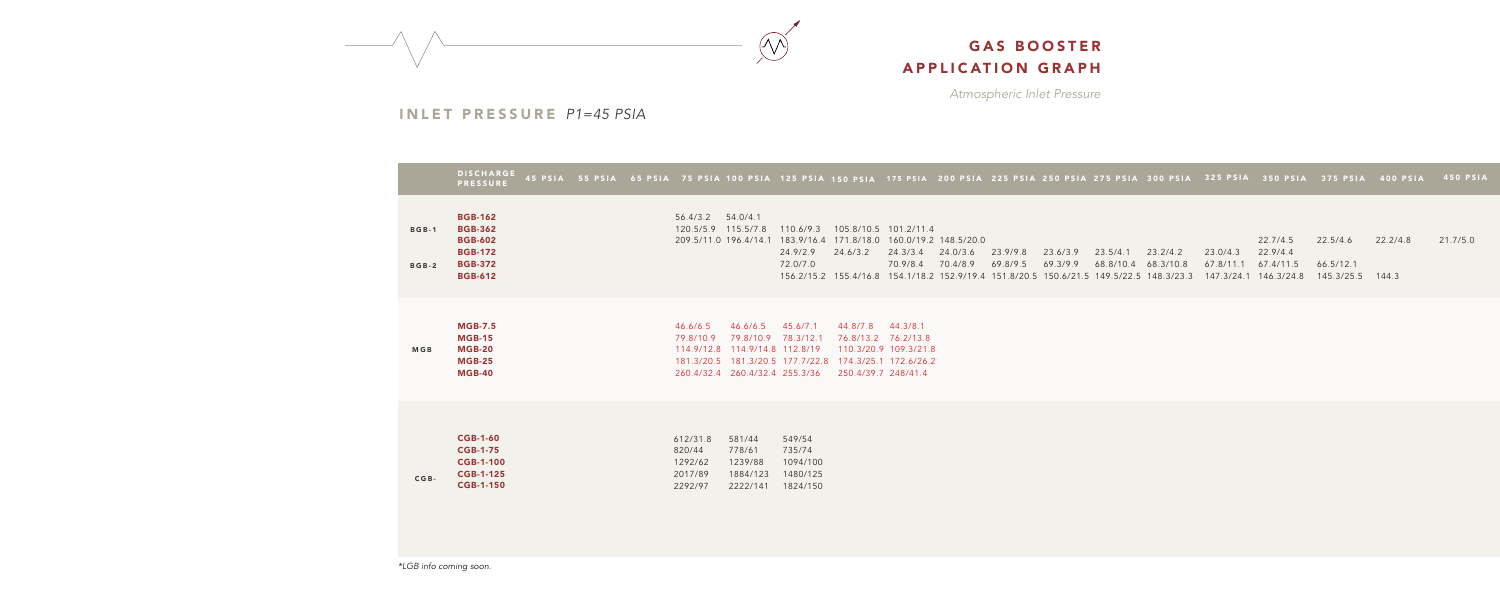*Atmospheric Inlet Pressure*



INLET PRESSURE *P1=55 PSIA*

|                              | <b>DISCHARGE</b><br><b>PRESSURE</b>                                                                                                                        |                   |                   |                                                      |                                                                                |                                 |                                                                                                                                                     |                                              |                                                                                                                                                  |          |          |                                                     |          | 75 PSIA 100 PSIA 125 PSIA 150 PSIA 175 PSIA 200 PSIA 225 PSIA 250 PSIA 275 PSIA 300 PSIA 325 PSIA 350 PSIA 400 PSIA 450 PSIA 500 PS |          |
|------------------------------|------------------------------------------------------------------------------------------------------------------------------------------------------------|-------------------|-------------------|------------------------------------------------------|--------------------------------------------------------------------------------|---------------------------------|-----------------------------------------------------------------------------------------------------------------------------------------------------|----------------------------------------------|--------------------------------------------------------------------------------------------------------------------------------------------------|----------|----------|-----------------------------------------------------|----------|-------------------------------------------------------------------------------------------------------------------------------------|----------|
| <b>BGB-1</b><br><b>BGB-2</b> | <b>BGB-162</b><br><b>BGB-362</b><br><b>BGB-602</b><br><b>BGB-172</b><br><b>BGB-372</b><br><b>BGB-612</b>                                                   | 70.7/2.9 68.1/4.0 | 65.7/4.9 63.4/5.5 | 150.8/5.1 145.6/7.5 140.4/9.3 135.5/10.8<br>30.4/3.3 | $61.1/6.1$ 58.7/6.5<br>30.1/3.6 20.8/3.8<br>87.4/8.8 86.8/9.4                  |                                 | 56.6/6.9<br>130.8/12.0 126.8/13.0 121.4/13.9<br>265.2/9.7 251.6/13.7 238.5/16.7 225.8/18.9 213.4/20.7 201.5/22.0 189.6/23.0<br>29.7/4.0<br>863/10.1 | 29.4/4.2                                     | 20.1/4.4<br>85.7/10.6 85.2/11.1<br>190.8/17.5 190.1/19.2 188.7/20.6 187.5/21.9 186.2/23.1 185.0/24.2 183.9/25.2 182.7/26.2 181.6/27.0 179.4/28.6 | 28.9/4.6 | 28.7/4.7 | 28.5/4.8<br>84.7/11.6 84.1/12.1 83.7/12.5 82.7/13.2 | 28.1/5.1 | 27.6/5.3                                                                                                                            | 27.4/5.5 |
| <b>MGB</b>                   | <b>MGB-7.5</b><br><b>MGB-15</b><br><b>MGB-20</b><br>$MGB-25$<br><b>MGB-40</b>                                                                              |                   |                   | 46.6/6.5<br>79.8/10.9                                | 46.6/6.5<br>114.9/12.8  114.9/14.8  112.8/19<br>260.4/32.4 260.4/32.4 255.3/36 | 45.6/7.1<br>79.8/10.9 78.3/12.1 | 44.8/7.8 44.3/8.1<br>181.3/20.5  181.3/20.5  177.7/22.8  174.3/25.1  172.6/26.2<br>250.4/39.7 248/41.4                                              | 76.8/13.2 76.2/13.8<br>110.3/20.9 109.3/21.8 |                                                                                                                                                  |          |          |                                                     |          |                                                                                                                                     |          |
| $CGB -$                      | <b>CGB-1-60</b><br><b>CGB-1-75</b><br><b>CGB-1-100</b><br><b>CGB-1-125</b><br><b>CGB-1-150</b><br><b>CGB-1-200</b><br><b>CGB-1-250</b><br><b>CGB-1-300</b> |                   |                   |                                                      |                                                                                |                                 |                                                                                                                                                     |                                              |                                                                                                                                                  |          | 0.5      |                                                     |          |                                                                                                                                     |          |

*\*LGB info coming soon.*

300 PSIA 325 PSIA 350 PSIA 400 PSIA 450 PSIA 500 PSIA 550 PSIA 600 PSIA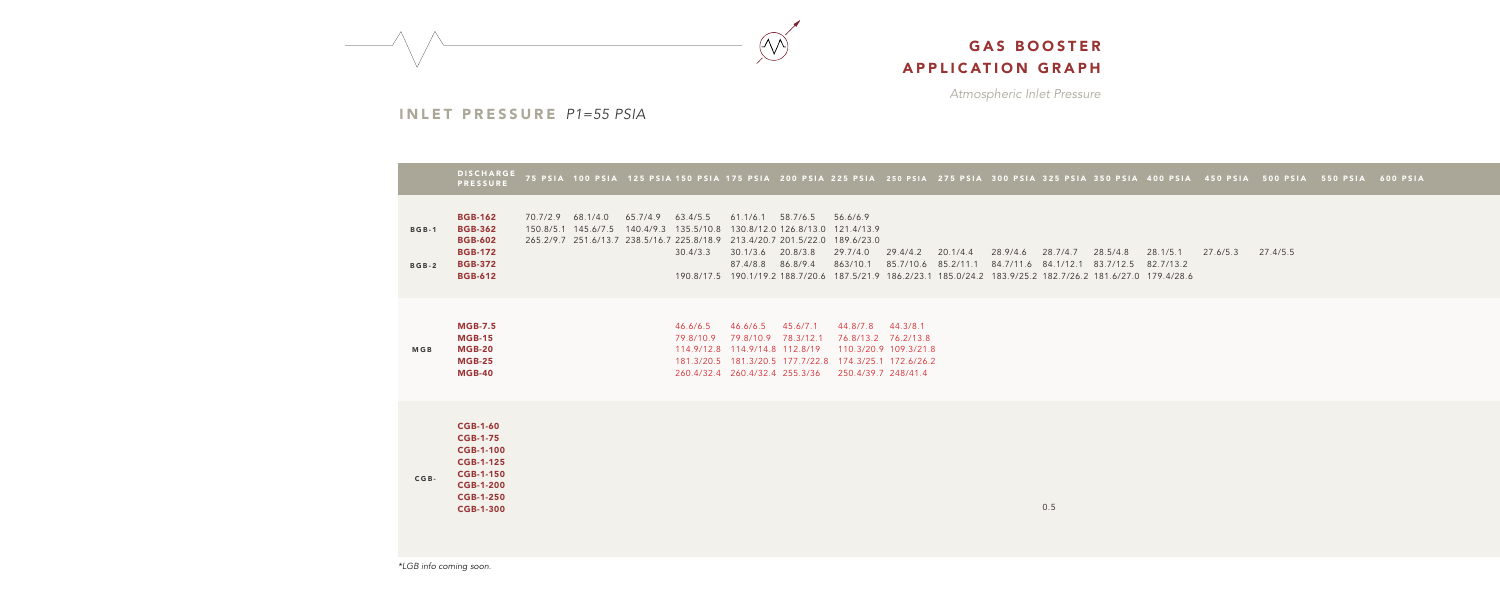*Atmospheric Inlet Pressure*



#### INLET PRESSURE *P1=65 PSIA*

|                              | <b>DISCHARGE</b><br><b>PRESSURE</b>                                                                                                                        | 75 PSIA 100 PSIA 125 PSIA 150 PSIA 175 PSIA 200 PSIA 225 PS |                                                                                                                                              |                                                                                                                                                     |                                                                          |                                            |
|------------------------------|------------------------------------------------------------------------------------------------------------------------------------------------------------|-------------------------------------------------------------|----------------------------------------------------------------------------------------------------------------------------------------------|-----------------------------------------------------------------------------------------------------------------------------------------------------|--------------------------------------------------------------------------|--------------------------------------------|
| <b>BGB-1</b><br><b>BGB-2</b> | <b>BGB-162</b><br><b>BGB-362</b><br><b>BGB-602</b><br><b>BGB-172</b><br><b>BGB-372</b><br><b>BGB-612</b>                                                   |                                                             | 82.4/3.8 79.8/4.8 77.3/5.6 75.0/6.3 72.7/6.8<br>175.8/6.8  170.6/9.0  165.5/10.8  160.4/12.3  155.5/13.5<br>307.2/12.7 293.6/16.4 280.5/19.2 | 35.9/3.7<br>104.0/9.0 103.4/9.8                                                                                                                     | 267.7/21.5 255.2/23.3 242.9/<br>35.6/4.0<br>225.4/19.9 224.6/21.5 223.3/ | 70.4/7<br>35.4/4<br>102.8/                 |
| <b>MGB</b>                   | <b>MGB-7.5</b><br><b>MGB-15</b><br><b>MGB-20</b><br><b>MGB-25</b><br><b>MGB-40</b>                                                                         |                                                             | 79.8/10.9                                                                                                                                    | 46.6/6.5 46.6/6.5 45.6/7.1<br>79.8/10.9<br>114.9/12.8  114.9/14.8  112.8/19<br>181.3/20.5  181.3/20.5  177.7/22.8<br>260.4/32.4 260.4/32.4 255.3/36 | 78.3/12.1                                                                | 44.8/7<br>76.8/<br>110.3<br>174.3<br>250.4 |
| $CGB -$                      | <b>CGB-1-60</b><br><b>CGB-1-75</b><br><b>CGB-1-100</b><br><b>CGB-1-125</b><br><b>CGB-1-150</b><br><b>CGB-1-200</b><br><b>CGB-1-250</b><br><b>CGB-1-300</b> |                                                             |                                                                                                                                              |                                                                                                                                                     |                                                                          |                                            |

242.9/24.7 231.0/25.9

70.4/7.3 68.2/7.7 65.9/8.1

44.8/7.8 44.3/8.1 76.8/13.2 76.2/13.8 110.3/20.9 109.3/21.8 174.3/25.1 172.6/26.2 250.4/39.7 248/41.4

75 PSIA 100 PSIA 125 PSIA 150 PSIA 175 PSIA 200 PSIA 225 PSIA 250 PSIA 275 PSIA 300 PSIA 325 PSIA 350 PSIA 400 PSIA 450 PSIA 500 PSIA 550 PSIA 600 PSIA

*\*LGB info coming soon.*

35.4/4.2 35.1/4.5 34.9/4.7 34.7/4.8 34.4/5.0 34.1/5.2 33.7/5.5 33.4/5.7 33.0/5.9 32.5/6.1 32.3/6.3102.8/10.5 102.2/11.1 101.7/11.7 101.1/12.3 100.5/12.8 100.0/13.3 98.9/14.2 223.3/23.0 222.0/24.4 220.9/25.6 219.6/26.8 218.4/27.9 217.3/28.9 214.8/30.7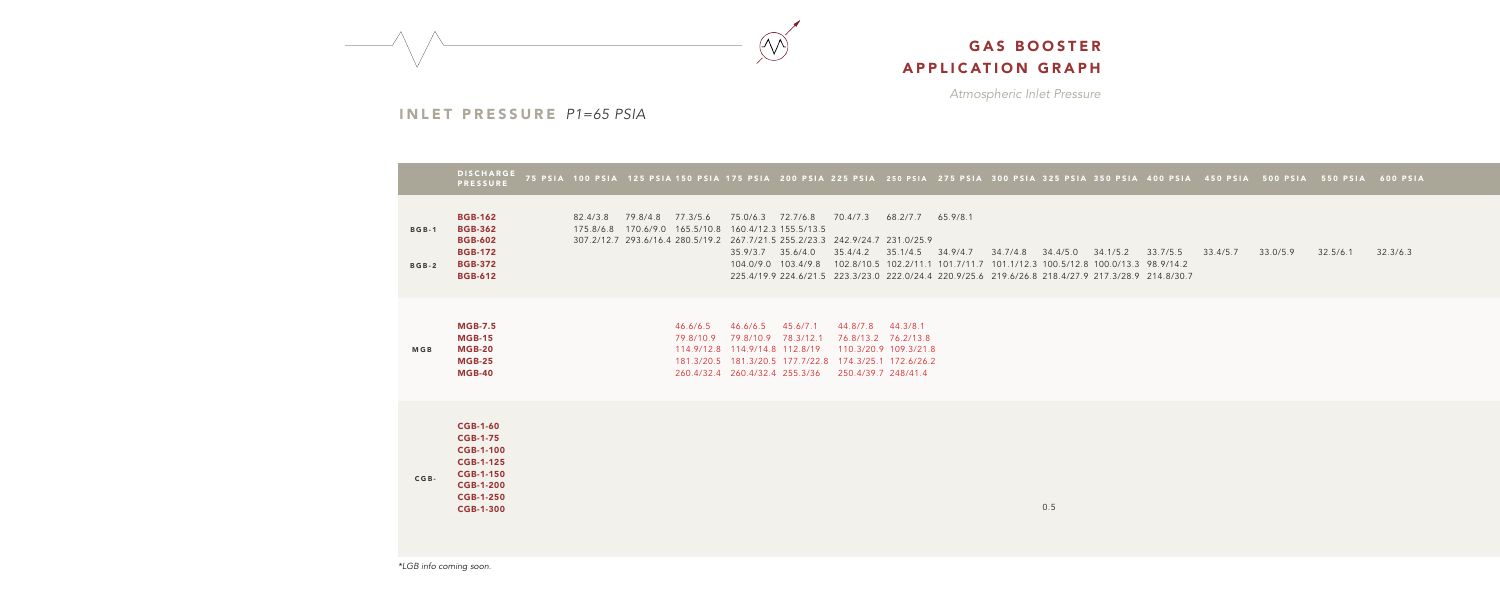*Atmospheric Inlet Pressure*



#### INLET PRESSURE *P1=75 PSIA*

|                              | <b>DISCHARGE</b><br><b>PRESSURE</b>                                                                                                                        | 75 PSIA 100 PSIA 125 PSIA 150 PSIA 175 PSIA 200 PSIA 225 PS |                                                                                                                                                                        |                                                           |                                            |
|------------------------------|------------------------------------------------------------------------------------------------------------------------------------------------------------|-------------------------------------------------------------|------------------------------------------------------------------------------------------------------------------------------------------------------------------------|-----------------------------------------------------------|--------------------------------------------|
| <b>BGB-1</b><br><b>BGB-2</b> | <b>BGB-162</b><br><b>BGB-362</b><br><b>BGB-602</b><br><b>BGB-172</b><br><b>BGB-372</b><br><b>BGB-612</b>                                                   |                                                             | 96.6/3.4 94.0/4.6 91.6/5.6 89.1/6.4 86.7/7.0<br>206.4/55.9 200.9/8.4 195.7/10.5 190.5/12.3 185.5/13.8<br>363.3/11.3 349.2/15.6 335.7/19.0 322.4/21.7 309.6/24.0 296.9/ | 41.5/4.1<br>120.0/10<br>259.9/22.2 259.5/                 | 84.2/7<br>41.2/4<br>119.4/                 |
| <b>MGB</b>                   | <b>MGB-7.5</b><br><b>MGB-15</b><br><b>MGB-20</b><br><b>MGB-25</b><br><b>MGB-40</b>                                                                         |                                                             | 46.6/6.5 46.6/6.5 45.6/7.1<br>79.8/10.9<br>114.9/12.8 114.9/14.8 112.8/19<br>260.4/32.4 260.4/32.4 255.3/36                                                            | 79.8/10.9 78.3/12.1<br>181.3/20.5  181.3/20.5  177.7/22.8 | 44.8/7<br>76.8/<br>110.3<br>174.3<br>250.4 |
| $CGB -$                      | <b>CGB-1-60</b><br><b>CGB-1-75</b><br><b>CGB-1-100</b><br><b>CGB-1-125</b><br><b>CGB-1-150</b><br><b>CGB-1-200</b><br><b>CGB-1-250</b><br><b>CGB-1-300</b> |                                                             |                                                                                                                                                                        |                                                           |                                            |

44.8/7.8 44.3/8.1 76.8/13.2 76.2/13.8 110.3/20.9 109.3/21.8 174.3/25.1 172.6/26.2 250.4/39.7 248/41.4

75 PSIA 100 PSIA 125 PSIA 150 PSIA 175 PSIA 200 PSIA 225 PSIA 250 PSIA 275 PSIA 300 PSIA 325 PSIA 350 PSIA 400 PSIA 450 PSIA 500 PSIA 550 PSIA 600 PSIA

*\*LGB info coming soon.*

84.2/7.6 81.9/8.1 79.6/8.5 77.5/8.9 296.9/25.9 284.5/27.4 272.4/28.6 260.4/29.7 41.2/4.4 40.9/4.6 40.6/4.9 40.3/5.1 40.2/5.3 39.9/5.4 39.5/5.8 39.0/6.1 38.6/6.3 38.2/6.6 37.9/6.8119.4/10.8 118.8/11.5 118.1/12.2 117.5/12.8 116.9/13.4 116.5/13.9 259.5/23.8 258.0/25.4 256.8/26.8 255.5/28.1 254.2/29.3 253.0/30.5 250.6/32.6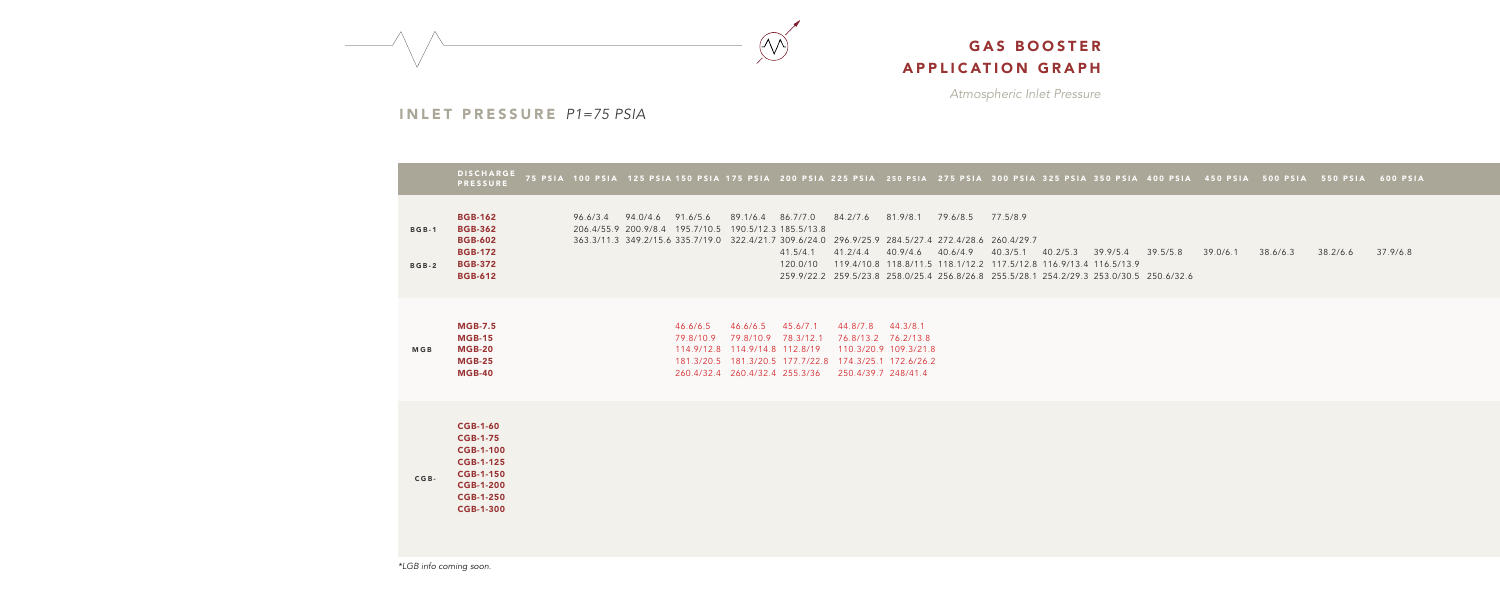*Atmospheric Inlet Pressure*



INLET PRESSURE *P1=85 PSIA*

|                              | <b>DISCHARGE</b><br><b>PRESSURE</b>                                                                                                                        |  |  | 75 PSIA 100 PSIA 125 PSIA 150 PSIA 175 PSIA 200 PSIA 225 PS                                                                                                   |           |                                                    |
|------------------------------|------------------------------------------------------------------------------------------------------------------------------------------------------------|--|--|---------------------------------------------------------------------------------------------------------------------------------------------------------------|-----------|----------------------------------------------------|
| <b>BGB-1</b><br><b>BGB-2</b> | <b>BGB-162</b><br><b>BGB-362</b><br><b>BGB-602</b><br><b>BGB-172</b><br><b>BGB-372</b><br><b>BGB-612</b>                                                   |  |  | 108.4/4.3 105.8/5.4 103.3/6.3 100.8/7.1<br>231.4/7.7 226.1/10.0 220.8/12.0 215.6/13.7<br>405.4/14.4 391.4/18.4 377.7/21.6 364.5/24.3                          |           | 98.4/7.<br>351.5/3<br>46.9/4.<br>135.9/<br>294.5/2 |
| <b>MGB</b>                   | <b>MGB-7.5</b><br><b>MGB-15</b><br><b>MGB-20</b><br><b>MGB-25</b><br><b>MGB-40</b>                                                                         |  |  | 46.6/6.5 46.6/6.5 45.6/7.1<br>79.8/10.9 79.8/10.9<br>114.9/12.8  114.9/14.8  112.8/19<br>181.3/20.5  181.3/20.5  177.7/22.8<br>260.4/32.4 260.4/32.4 255.3/36 | 78.3/12.1 | 44.8/7<br>76.8/1<br>110.3<br>174.3<br>250.4        |
| $CGB -$                      | <b>CGB-1-60</b><br><b>CGB-1-75</b><br><b>CGB-1-100</b><br><b>CGB-1-125</b><br><b>CGB-1-150</b><br><b>CGB-1-200</b><br><b>CGB-1-250</b><br><b>CGB-1-300</b> |  |  |                                                                                                                                                               |           |                                                    |

44.8/7.8 44.3/8.1 76.8/13.2 76.2/13.8 110.3/20.9 109.3/21.8 174.3/25.1 172.6/26.2 250.4/39.7 248/41.4

75 PSIA 100 PSIA 125 PSIA 150 PSIA 175 PSIA 200 PSIA 225 PSIA 250 PSIA 275 PSIA 300 PSIA 325 PSIA 350 PSIA 400 PSIA 450 PSIA 500 PSIA 550 PSIA 600 PSIA

*\*LGB info coming soon.*

98.4/7.8 95.9/8.4 93.6/8.9 91.3/9.3 351.5/26.5 338.8/28.4 326.3/30.0 313.9/31.4 46.9/4.5 46.7/4.8 46.4/5.0 46.1/5.3 45.9/5.5 45.6/5.7 45.2/6.1 44.8/6.4 44.4/6.7 43.9/7.0 43.5/7.2 135.9/11.0 135.4/11.8 134.8/12.6 134.1/13.3 133.5/13.9 132.9/14.5 294.5/24.4 294.2/26.1 290.2/30 288.9/31.8 286.4/34.4 292.8/27.7 291.5/29.2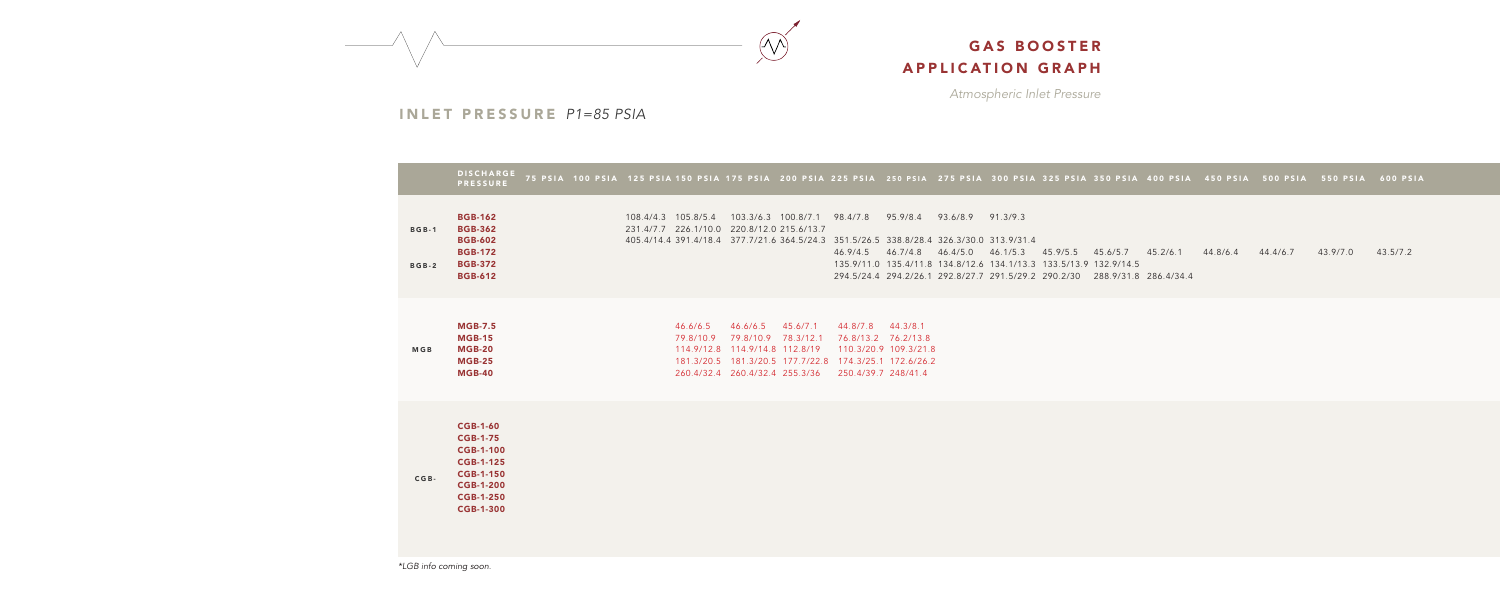*Atmospheric Inlet Pressure*



#### INLET PRESSURE *P1=95 PSIA*

|                              | <b>DISCHARGE</b><br><b>PRESSURE</b>                                                                                                                        |  |                                            | 75 PSIA 100 PSIA 125 PSIA 150 PSIA 175 PSIA 200 PSIA 225 PS                                    |                                                      |                                            |
|------------------------------|------------------------------------------------------------------------------------------------------------------------------------------------------------|--|--------------------------------------------|------------------------------------------------------------------------------------------------|------------------------------------------------------|--------------------------------------------|
| <b>BGB-1</b><br><b>BGB-2</b> | <b>BGB-162</b><br><b>BGB-362</b><br><b>BGB-602</b><br><b>BGB-172</b><br><b>BGB-372</b><br><b>BGB-612</b>                                                   |  | 122.8/4.0 120.1/5.2<br>262.1/6.7 256.6/9.4 | 461.8/12.9 447.4/17.3 433.6/21.0 419.9/24.2 406.7/                                             | 117.5/6.2 115.1/17.1 112.5/<br>251.1/11.6 245.8/13.5 |                                            |
| <b>MGB</b>                   | <b>MGB-7.5</b><br><b>MGB-15</b><br><b>MGB-20</b><br><b>MGB-25</b><br><b>MGB-40</b>                                                                         |  | 79.8/10.9                                  | 46.6/6.5 46.6/6.5 45.6/7.1<br>114.9/12.8 114.9/14.8 112.8/19<br>260.4/32.4 260.4/32.4 255.3/36 | 79.8/10.9 78.3/12.1                                  | 44.8/7<br>76.8/<br>110.3<br>174.3<br>250.4 |
| $CGB -$                      | <b>CGB-1-60</b><br><b>CGB-1-75</b><br><b>CGB-1-100</b><br><b>CGB-1-125</b><br><b>CGB-1-150</b><br><b>CGB-1-200</b><br><b>CGB-1-250</b><br><b>CGB-1-300</b> |  |                                            |                                                                                                |                                                      |                                            |

44.8/7.8 44.3/8.1 76.8/13.2 76.2/13.8 110.3/20.9 109.3/21.8 174.3/25.1 172.6/26.2 250.4/39.7 248/41.4

75 PSIA 100 PSIA 125 PSIA 150 PSIA 175 PSIA 200 PSIA 225 PSIA 250 PSIA 275 PSIA 300 PSIA 325 PSIA 350 PSIA 400 PSIA 450 PSIA 500 PSIA 550 PSIA 600 PSIA

*\*LGB info coming soon.*

112.5/7.8 110.1/8.5 107.6/9.1 105.3/9.6

406.7/26.8 393.6/29.0 380.6/31.0 368.0/32.6 52.6/4.9 51.7/5.7 51.4/5.9 51.0/6.3 50.5/6.7 50.0/7.0 49.5/7.3 49.2/7.6 52.3/5.2 52.0/5.4 152.1/12.0 151.3/12.8 150.8/13.6 150.0/14.3 329.0/26.7 326.3/31.5 325.0/32.9 322.4/35.5 328.6/28.4 327.6/30.0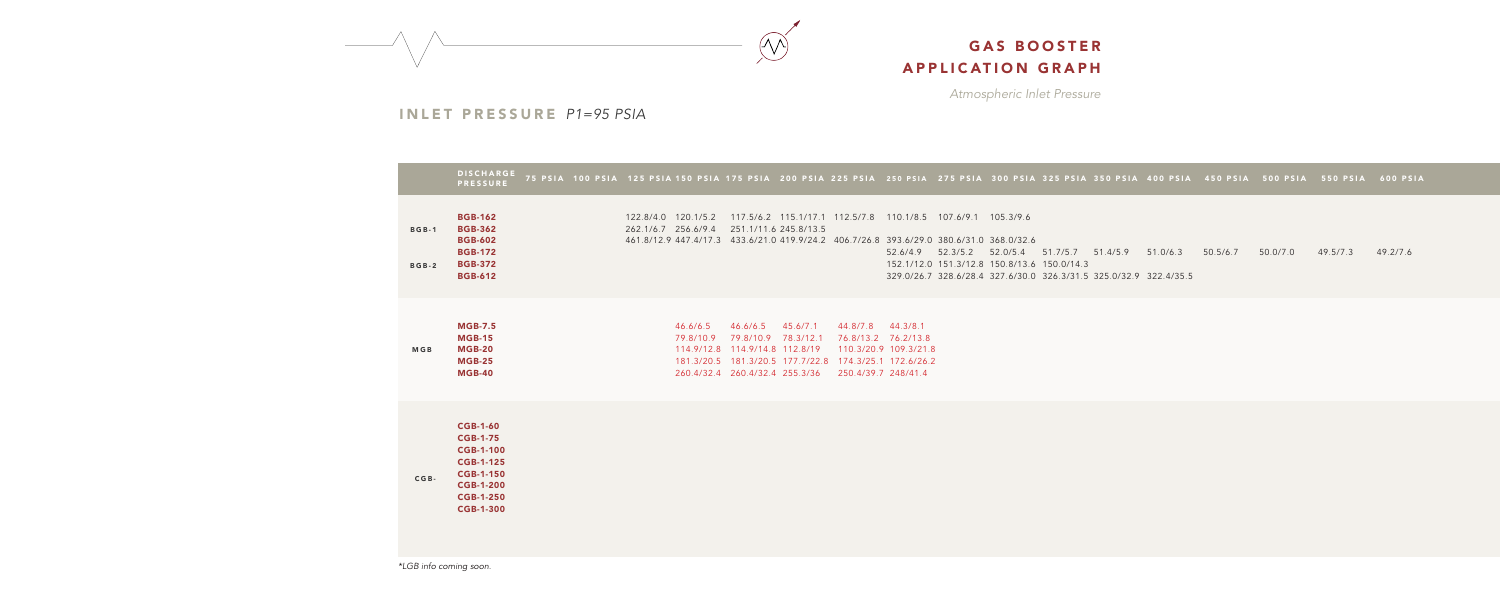*Atmospheric Inlet Pressure*



INLET PRESSURE *P1=105 PSIA*

121.8/9.3

|                              | <b>DISCHARGE</b><br><b>PRESSURE</b>                                                                                                                        |                                           |  |                         |                                                                                                                                  | 125 PSIA 150 PSIA 175 PSIA 200 PSIA 225 PSIA 250 PSIA 275 PS |                                                   |
|------------------------------|------------------------------------------------------------------------------------------------------------------------------------------------------------|-------------------------------------------|--|-------------------------|----------------------------------------------------------------------------------------------------------------------------------|--------------------------------------------------------------|---------------------------------------------------|
| <b>BGB-1</b><br><b>BGB-2</b> | <b>BGB-162</b><br><b>BGB-362</b><br><b>BGB-602</b><br><b>BGB-172</b><br><b>BGB-372</b><br><b>BGB-612</b>                                                   | 293.0/5.6 287.3/8.5 281.7/11.0 276.3/13.1 |  |                         | 137.2/3.5 134.6/4.9 131.9/6.0 129.3/7.0 126.7/7.8 124.3/8.6<br>518.5/11.o 503.9/16.0 489.6/20.2 475.8/23.7 462.1/26.7 448.7/29.3 |                                                              | 121.8/<br>435.6/3<br>58.0/5.<br>168.0/<br>363.7/2 |
| <b>MGB</b>                   | <b>MGB-7.5</b><br><b>MGB-15</b><br><b>MGB-20</b><br><b>MGB-25</b><br><b>MGB-40</b>                                                                         |                                           |  | 79.8/10.9<br>114.9/12.8 | 46.6/6.5 46.6/6.5 45.6/7.1<br>79.8/10.9<br>114.9/14.8 112.8/19<br>260.4/32.4 260.4/32.4 255.3/36                                 | 78.3/12.1                                                    | 44.8/7<br>76.8/1<br>110.3<br>174.3<br>250.4       |
| $CGB -$                      | <b>CGB-1-60</b><br><b>CGB-1-75</b><br><b>CGB-1-100</b><br><b>CGB-1-125</b><br><b>CGB-1-150</b><br><b>CGB-1-200</b><br><b>CGB-1-250</b><br><b>CGB-1-300</b> |                                           |  |                         |                                                                                                                                  |                                                              |                                                   |

44.8/7.8 44.3/8.1 76.8/13.2 76.2/13.8 110.3/20.9 109.3/21.8 174.3/25.1 172.6/26.2 250.4/39.7 248/41.4

125 PSIA 150 PSIA 175 PSIA 200 PSIA 225 PSIA 250 PSIA 275 PSIA 300 PSIA 325 PSIA 350 PSIA 400 PSIA 450 PSIA 500 PSIA 550 PSIA 600 PSIA

435.6/31.6 422.5/33.5 58.0/5.3 57.7/5.6 57.5/5.8 57.2/6.1 56.7/6.5 56.3/6.9 55.7/7.3 55.3/7.6 54.9/7.9 168.0/13.0 167.5/13.8 363.7/29.0 362.9/30.7 358.4/36.7 362.4/32.3 361.2/33.9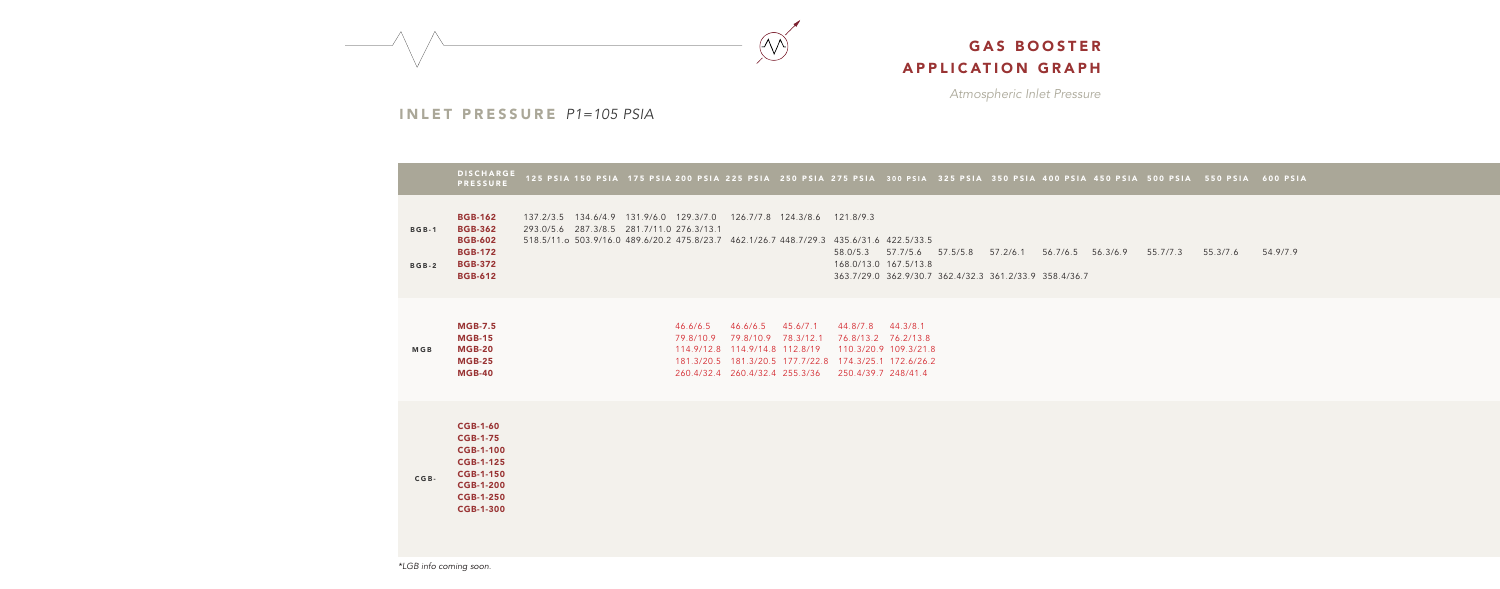*Atmospheric Inlet Pressure*



#### INLET PRESSURE *P1=115 PSIA*

|                              | <b>DISCHARGE</b><br><b>PRESSURE</b>                                                                                                                        |                                 |                                 |           | 125 PSIA 150 PSIA 175 PSIA 200 PSIA 225 PSIA 250 PSIA 275 P!                                   |                     |                                           |
|------------------------------|------------------------------------------------------------------------------------------------------------------------------------------------------------|---------------------------------|---------------------------------|-----------|------------------------------------------------------------------------------------------------|---------------------|-------------------------------------------|
| <b>BGB-1</b><br><b>BGB-2</b> | <b>BGB-162</b><br><b>BGB-362</b><br><b>BGB-602</b><br><b>BGB-172</b><br><b>BGB-372</b><br><b>BGB-612</b>                                                   | 149.0/4.5  146.3/5.7  143.7/6.8 | 318.2/7.6 312.5/10.3 306.9/12.6 |           | 141.1/7.7 138.5/8.6 135.9/<br>560.7/14.4 546.2/19.0 531.9/22.9 518.0/26.3 504.3/29.2 490.9/    |                     |                                           |
| <b>MGB</b>                   | <b>MGB-7.5</b><br><b>MGB-15</b><br><b>MGB-20</b><br><b>MGB-25</b><br><b>MGB-40</b>                                                                         |                                 |                                 | 79.8/10.9 | 46.6/6.5 46.6/6.5 45.6/7.1<br>114.9/12.8 114.9/14.8 112.8/19<br>260.4/32.4 260.4/32.4 255.3/36 | 79.8/10.9 78.3/12.1 | 44.8/<br>76.8/<br>110.3<br>174.3<br>250.4 |
| $CGB -$                      | <b>CGB-1-60</b><br><b>CGB-1-75</b><br><b>CGB-1-100</b><br><b>CGB-1-125</b><br><b>CGB-1-150</b><br><b>CGB-1-200</b><br><b>CGB-1-250</b><br><b>CGB-1-300</b> |                                 |                                 |           |                                                                                                |                     |                                           |

44.8/7.8 44.3/8.1 76.8/13.2 76.2/13.8 110.3/20.9 109.3/21.8 174.3/25.1 172.6/26.2 250.4/39.7 248/41.4

125 PSIA 150 PSIA 175 PSIA 200 PSIA 225 PSIA 250 PSIA 275 PSIA 300 PSIA 325 PSIA 350 PSIA 400 PSIA 450 PSIA 500 PSIA 550 PSIA 600 PSIA

 $1/9.3$ 

*\*LGB info coming soon.*

490.9/31.8 477.6/34.1 63.6/5.7 62.5/6.7 63.4/5.9 62.1/7.1 61.6/7.5 61.1/7.9 60.6/8.2 63.1/6.2 184.0/14.0 398.5/31.3 394.7/37.7 397.4/33.0 397.4/34.6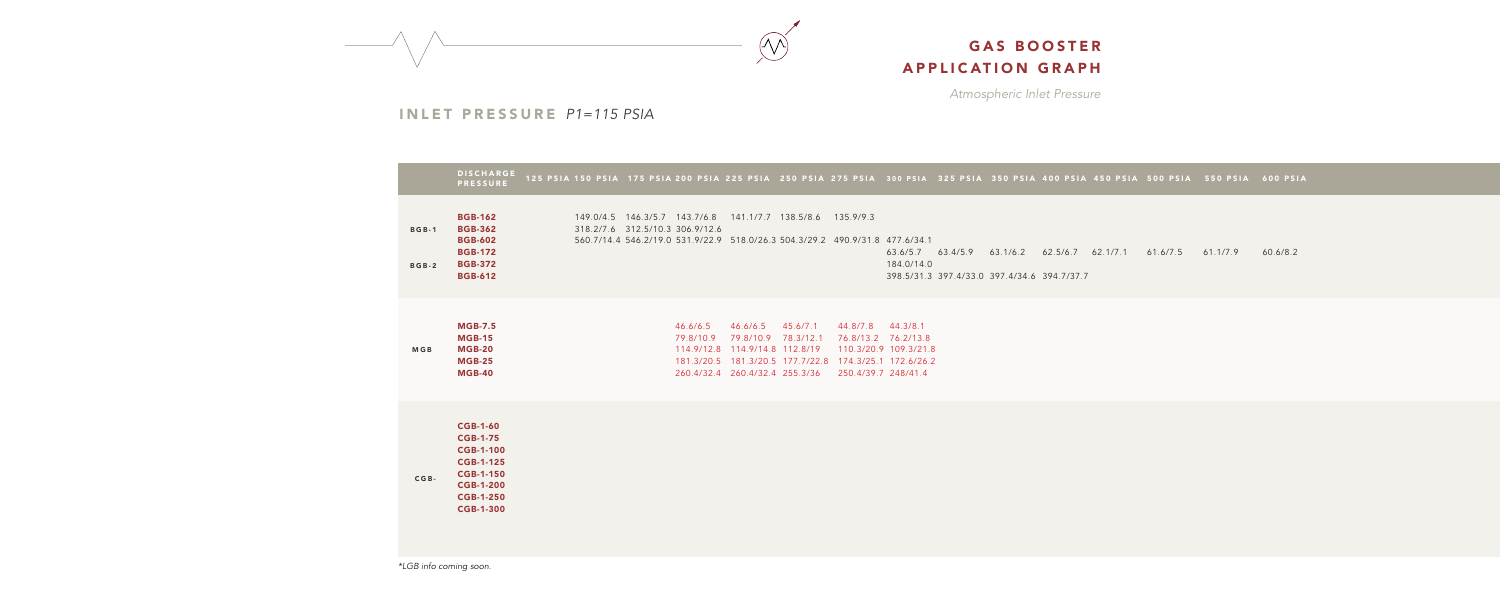*Atmospheric Inlet Pressure*



### INLET PRESSURE *P1=125 PSIA*

|                              | <b>DISCHARGE</b><br><b>PRESSURE</b>                                                                                                                        | 125 PSIA 150 PSIA 175 PSIA 200 PSIA 225 PSIA 250 PSIA 275 PSIA 300 PSIA 325 PSIA 350 PSIA 400 PSIA 450 PSIA 500 PSIA 550 PSIA 600 PSIA                                                        |                                                                                                                                                                                                                                              |                   |  |                       |                                     |          |          |
|------------------------------|------------------------------------------------------------------------------------------------------------------------------------------------------------|-----------------------------------------------------------------------------------------------------------------------------------------------------------------------------------------------|----------------------------------------------------------------------------------------------------------------------------------------------------------------------------------------------------------------------------------------------|-------------------|--|-----------------------|-------------------------------------|----------|----------|
| <b>BGB-1</b><br><b>BGB-2</b> | <b>BGB-162</b><br><b>BGB-362</b><br><b>BGB-602</b><br><b>BGB-172</b><br><b>BGB-372</b><br><b>BGB-612</b>                                                   | 163.6/4.0  160.8/5.4  158.1/6.5  155.5/7.6  152.9/8.5  150.3/9.3<br>349.2/6.5 343.4/9.4 337.1/11.9 332.2/14.2<br>617.8/12.6 602.9/17.6 588.5/21.9 574.3/25.7 560.3/28.9 546.6/31.8 533.1/34.3 |                                                                                                                                                                                                                                              |                   |  | 432.3/35.3 431.1/38.5 | 69.0/6.3 68.4/6.8 67.8/7.3 67.4/7.7 | 67.0/8.1 | 66.4/8.5 |
| <b>MGB</b>                   | <b>MGB-7.5</b><br><b>MGB-15</b><br><b>MGB-20</b><br><b>MGB-25</b><br><b>MGB-40</b>                                                                         | 46.6/6.5<br>79.8/10.9                                                                                                                                                                         | 46.6/6.5 45.6/7.1<br>79.8/10.9 78.3/12.1 76.8/13.2 76.2/13.8<br>114.9/12.8  114.9/14.8  112.8/19  110.3/20.9  109.3/21.8<br>181.3/20.5  181.3/20.5  177.7/22.8  174.3/25.1  172.6/26.2<br>260.4/32.4 260.4/32.4 255.3/36 250.4/39.7 248/41.4 | 44.8/7.8 44.3/8.1 |  |                       |                                     |          |          |
| $CGB -$                      | <b>CGB-1-60</b><br><b>CGB-1-75</b><br><b>CGB-1-100</b><br><b>CGB-1-125</b><br><b>CGB-1-150</b><br><b>CGB-1-200</b><br><b>CGB-1-250</b><br><b>CGB-1-300</b> |                                                                                                                                                                                               |                                                                                                                                                                                                                                              |                   |  |                       |                                     |          |          |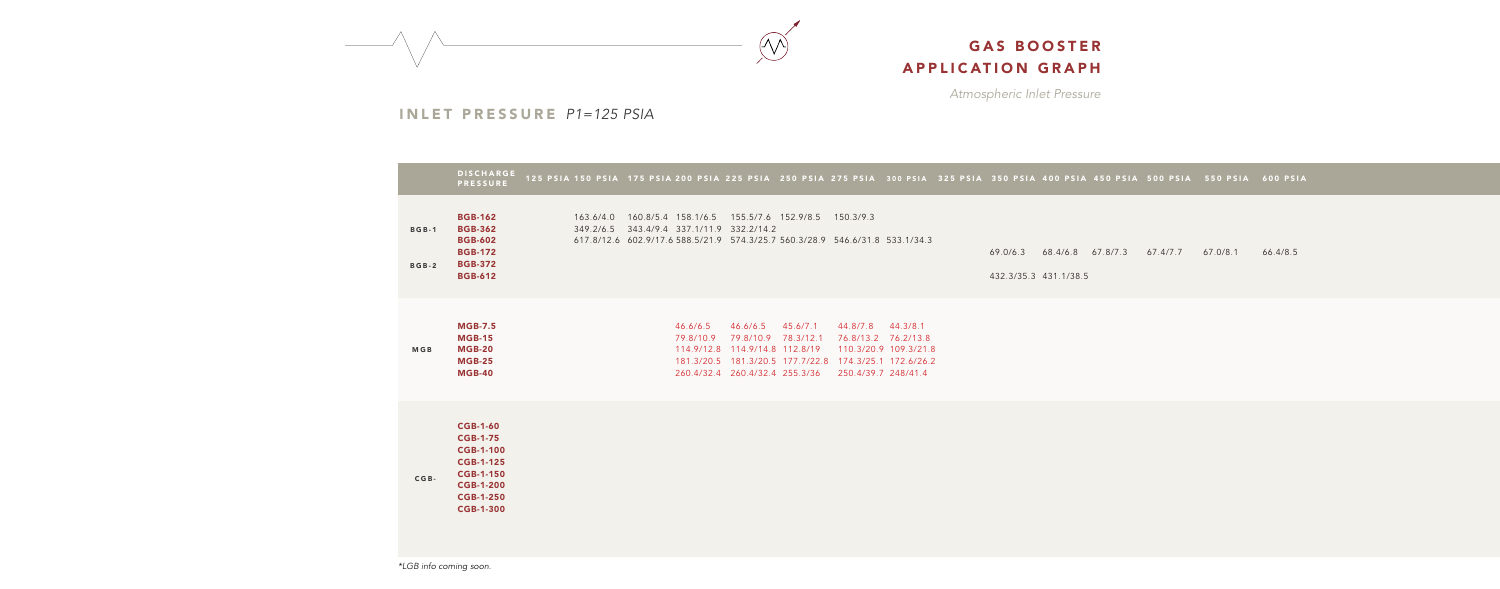*Atmospheric Inlet Pressure*



### INLET PRESSURE *P1=135 PSIA*

|                         | <b>DISCHARGE</b><br><b>PRESSURE</b>                                                                                                                        | 125 PSIA 150 PSIA 175 PSIA 200 PSIA 225 PSIA 250 PSIA 275 PSIA 300 PSIA 325 PSIA 350 PSIA 400 PSIA 450 PSIA 500 PSIA 550 PSIA 600 PSIA                    |                                                                              |                                                                        |                                            |                                            |  |                   |          |          |          |
|-------------------------|------------------------------------------------------------------------------------------------------------------------------------------------------------|-----------------------------------------------------------------------------------------------------------------------------------------------------------|------------------------------------------------------------------------------|------------------------------------------------------------------------|--------------------------------------------|--------------------------------------------|--|-------------------|----------|----------|----------|
| <b>BGB-1</b><br>$BGB-2$ | <b>BGB-162</b><br><b>BGB-362</b><br><b>BGB-602</b><br><b>BGB-172</b><br><b>BGB-372</b><br><b>BGB-612</b>                                                   | 175.4/5.0 172.7/6.2 169.9/7.4 167.3/8.4 164.7/9.3<br>374.5/8.4 368.6/11.1 363.0/13.6<br>660.1/16.0 645.3/20.7 630.9/24.8 616.8/38.3 602.6/31.5 589.0/34.3 |                                                                              |                                                                        |                                            |                                            |  | 74.3/7.0 73.7/7.5 | 73.2/7.9 | 72.8/8.3 | 72.3/8.7 |
| <b>MGB</b>              | <b>MGB-7.5</b><br><b>MGB-15</b><br><b>MGB-20</b><br><b>MGB-25</b><br><b>MGB-40</b>                                                                         | 46.6/6.5<br>79.8/10.9 79.8/10.9 78.3/12.1                                                                                                                 | 46.6/6.5<br>114.9/12.8 114.9/14.8 112.8/19<br>260.4/32.4 260.4/32.4 255.3/36 | 45.6/7.1<br>181.3/20.5  181.3/20.5  177.7/22.8  174.3/25.1  172.6/26.2 | 44.8/7.8 44.3/8.1<br>110.3/20.9 109.3/21.8 | 76.8/13.2 76.2/13.8<br>250.4/39.7 248/41.4 |  |                   |          |          |          |
| $CGB -$                 | <b>CGB-1-60</b><br><b>CGB-1-75</b><br><b>CGB-1-100</b><br><b>CGB-1-125</b><br><b>CGB-1-150</b><br><b>CGB-1-200</b><br><b>CGB-1-250</b><br><b>CGB-1-300</b> |                                                                                                                                                           |                                                                              |                                                                        |                                            |                                            |  |                   |          |          |          |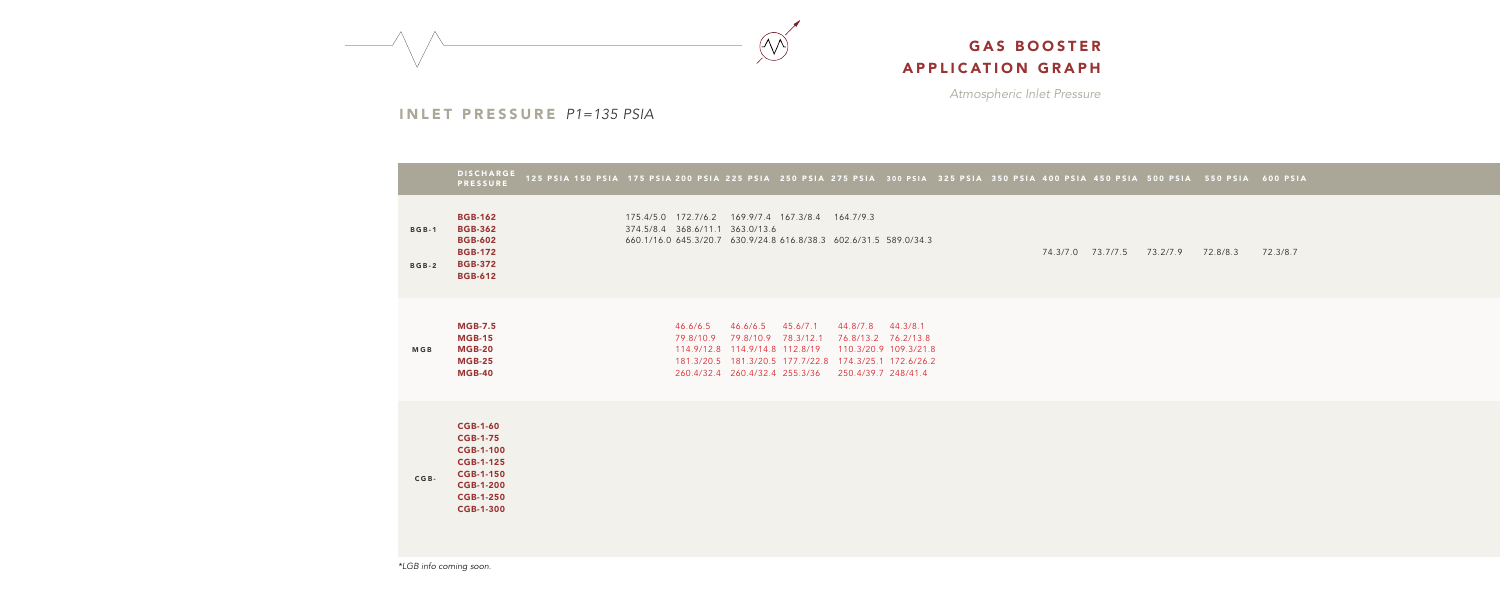*Atmospheric Inlet Pressure*



### INLET PRESSURE *P1=145 PSIA*

|                              | <b>DISCHARGE</b><br><b>PRESSURE</b>                                                                                                                        | 125 PSIA 150 PSIA 175 PSIA 200 PSIA 225 PSIA 250 PSIA 275 PSIA 300 PSIA 325 PSIA 350 PSIA 400 PSIA 450 PSIA 500 PSIA 550 PSIA 600 PSIA                                                                                                                                                   |
|------------------------------|------------------------------------------------------------------------------------------------------------------------------------------------------------|------------------------------------------------------------------------------------------------------------------------------------------------------------------------------------------------------------------------------------------------------------------------------------------|
| <b>BGB-1</b><br><b>BGB-2</b> | <b>BGB-162</b><br><b>BGB-362</b><br><b>BGB-602</b><br><b>BGB-172</b><br><b>BGB-372</b><br><b>BGB-612</b>                                                   | 190.1/4.5 187.3/5.9 184.6/7.1 181.9/8.2 179.1/9.1<br>405.6/7.3 399.7/10.2 394.0/12.8<br>717.6/14.2 702.4/19.2 687.7/23.6 673.3/27.5 659.1/31.0 645.1/34.1<br>80.1/7.1 79.6/7.6 79.1/8.1 78.6/8.5 78.0/9.0                                                                                |
| <b>MGB</b>                   | <b>MGB-7.5</b><br><b>MGB-15</b><br><b>MGB-20</b><br><b>MGB-25</b><br><b>MGB-40</b>                                                                         | 46.6/6.5 46.6/6.5 45.6/7.1<br>44.8/7.8 44.3/8.1<br>79.8/10.9 79.8/10.9 78.3/12.1<br>76.8/13.2 76.2/13.8<br>114.9/12.8  114.9/14.8  112.8/19<br>110.3/20.9 109.3/21.8<br>181.3/20.5  181.3/20.5  177.7/22.8  174.3/25.1  172.6/26.2<br>260.4/32.4 260.4/32.4 255.3/36 250.4/39.7 248/41.4 |
| $CGB -$                      | <b>CGB-1-60</b><br><b>CGB-1-75</b><br><b>CGB-1-100</b><br><b>CGB-1-125</b><br><b>CGB-1-150</b><br><b>CGB-1-200</b><br><b>CGB-1-250</b><br><b>CGB-1-300</b> |                                                                                                                                                                                                                                                                                          |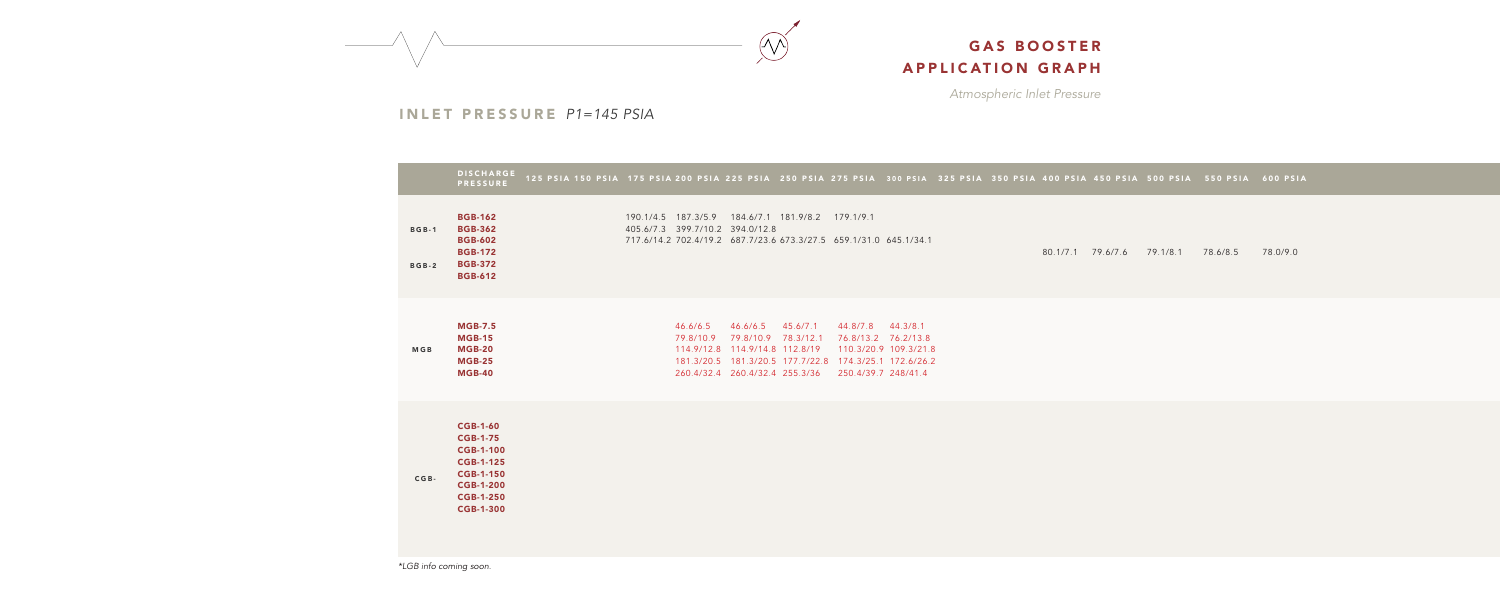*Atmospheric Inlet Pressure*



INLET PRESSURE *P1=155 PSIA*

|                              | <b>DISCHARGE</b><br><b>PRESSURE</b>                                                                                                                        | 175 PSIA 200 PSIA 225 PSIA 250 PSIA 275 PSIA 300 PSIA                                                                                |                       |                                                                                                     |          | 325 PSIA                                                                                                                                               | 350 PSIA | 400 PSIA | 450 PSIA | 500 PSIA | 550 PSIA |
|------------------------------|------------------------------------------------------------------------------------------------------------------------------------------------------------|--------------------------------------------------------------------------------------------------------------------------------------|-----------------------|-----------------------------------------------------------------------------------------------------|----------|--------------------------------------------------------------------------------------------------------------------------------------------------------|----------|----------|----------|----------|----------|
| <b>BGB-1</b><br><b>BGB-2</b> | <b>BGB-162</b><br><b>BGB-362</b><br><b>BGB-602</b><br><b>BGB-172</b><br><b>BGB-372</b><br><b>BGB-612</b>                                                   | 204.8/4.1 201.9/5.5 199.1/6.8<br>437.0/6.1 431.0/9.2 425.2/12.0<br>775.2/12.1 760.0/17.6 745.1/22.3 730.4/26.5 716.0/30.2 701.7/33.6 | 196.4/7.9             | 193.7/8.9                                                                                           |          |                                                                                                                                                        |          |          | 85.4/7.8 | 85.0/8.3 | 84.4/8.7 |
| <b>MGB</b>                   | <b>MGB-7.5</b><br><b>MGB-15</b><br><b>MGB-20</b><br><b>MGB-25</b><br><b>MGB-40</b>                                                                         |                                                                                                                                      | 46.6/6.5<br>79.8/10.9 | 46.6/6.5<br>79.8/10.9 78.3/12.1<br>114.9/12.8 114.9/14.8 112.8/19<br>260.4/32.4 260.4/32.4 255.3/36 | 45.6/7.1 | 44.8/7.8 44.3/8.1<br>76.8/13.2 76.2/13.8<br>110.3/20.9 109.3/21.8<br>181.3/20.5  181.3/20.5  177.7/22.8  174.3/25.1  172.6/26.2<br>250.4/39.7 248/41.4 |          |          |          |          |          |
| $CGB -$                      | <b>CGB-1-60</b><br><b>CGB-1-75</b><br><b>CGB-1-100</b><br><b>CGB-1-125</b><br><b>CGB-1-150</b><br><b>CGB-1-200</b><br><b>CGB-1-250</b><br><b>CGB-1-300</b> |                                                                                                                                      |                       |                                                                                                     |          |                                                                                                                                                        |          |          |          |          |          |

*\*LGB info coming soon.*